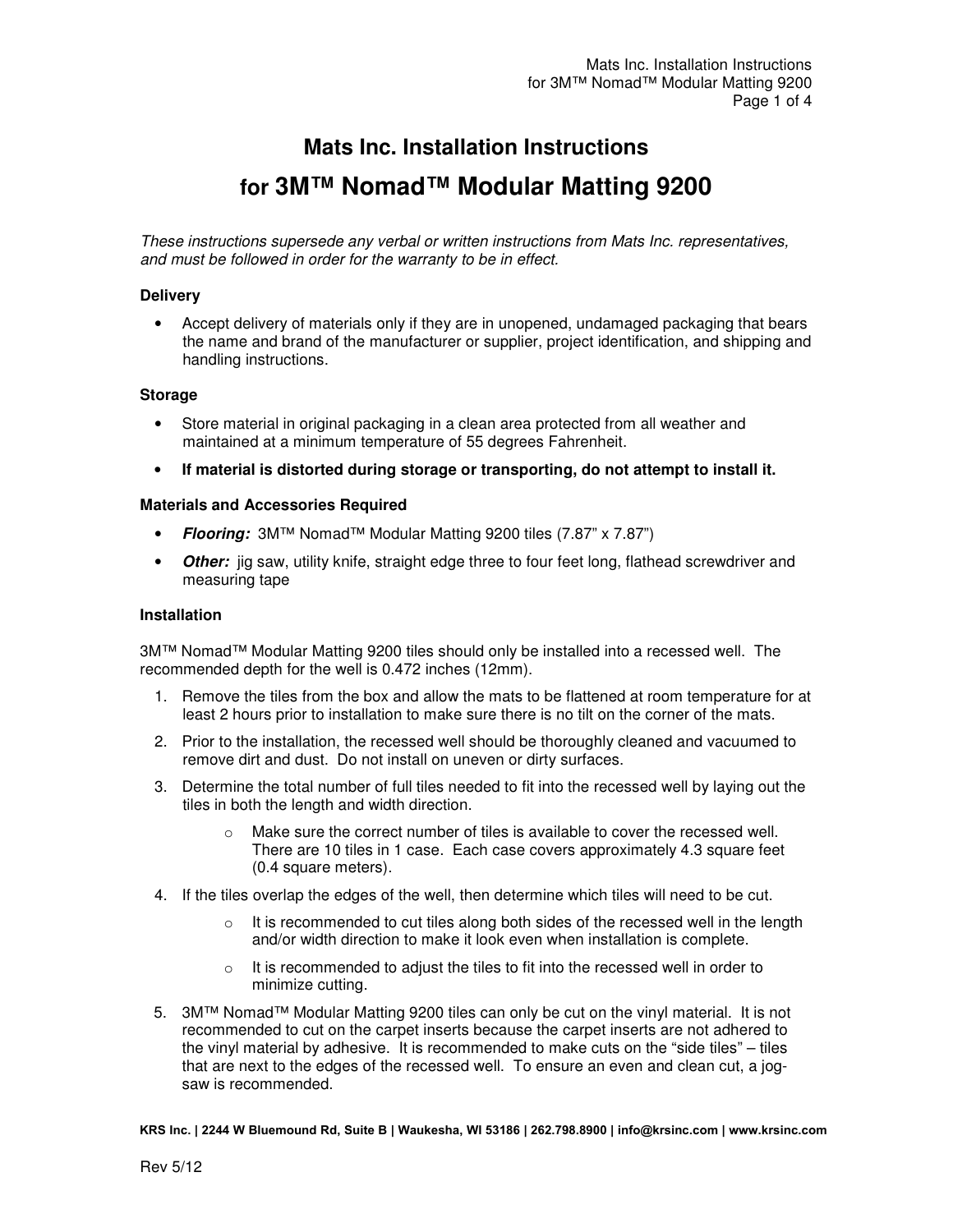6. Begin placing the tiles into the top left corner of the recessed well with the pegs along the top and right edges of the tile (see image 1).

Image 1



- 7. The tiles should be installed from left to right, and top to bottom.
- 8. Lay the first row of tiles.
- 9. When laying the second row of tiles, place it directly below the first row, making sure the pegs are again along the top and right edges of the tile.
- 10. Continue laying the tiles into the recessed well until all your tiles are in place.
- 11. Before connecting the tiles, make sure the carpet inserts are positioned in the same direction on each tile.
- 12. Once the tiles are laid out, line up the pegs over the holes and begin pressing the pegs into the holes using your fingers or a screwdriver. (see image 2 and image 3). You will hear a snap when the connection is securely in place.
	- o A screwdriver is preferred to accelerate the installation process and obtain a secure connection.



Image 2 **Image 3** 



- 13. Continue until all pegs are snapped into all holes.
- 14. Trim the tile edges with a utility knife if there are excess pegs or holes when the installation is complete.

# **Clean Up and Final Finish**

- Dust mop or commercial vacuum to clear the area of debris and grit.
- Upon completion of the job, the end user shall sign a Job Completion Ticket.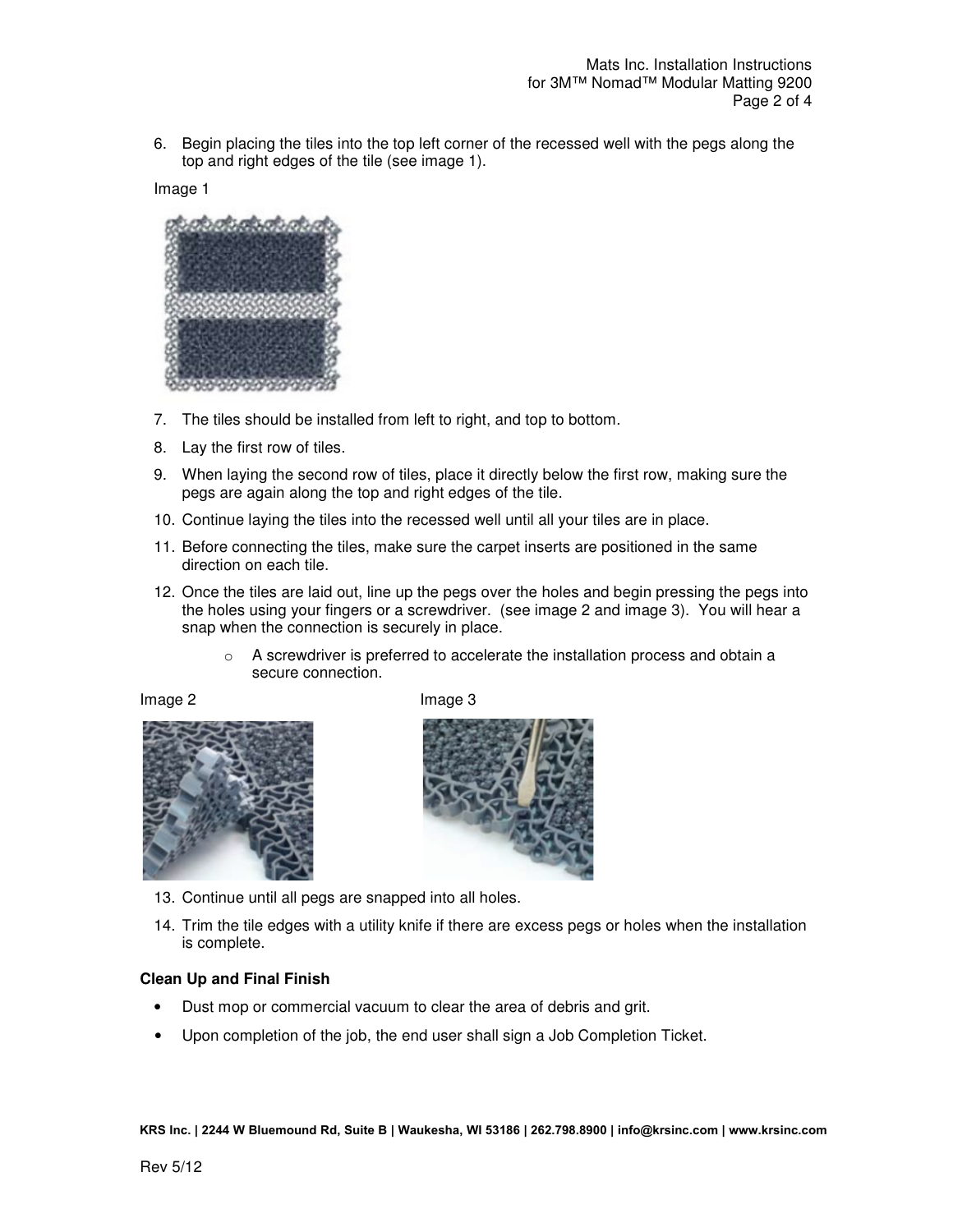#### **Maintenance Instructions**

#### **Initial Cleaning**

- 1. Vacuum (with heavy-duty commercial vacuum) the floor to remove all dirt and grit. **This is the single most important maintenance activity for preserving the floor's appearance and performance – and typically the most overlooked and omitted.**
	- a. Use a heavy-duty commercial vacuum cleaner that features a rotary power brush or beater bar to remove deeply embedded dirt particles, especially in heavy traffic areas. Matting products release more soil when dry.

## **Daily Cleaning**

- 1. Vacuum (with heavy-duty commercial vacuum) the floor to remove all dirt and grit. **This is the single most important maintenance activity for preserving the floor's appearance and performance – and typically the most overlooked and omitted.**
	- a. Use a heavy-duty commercial vacuum cleaner that features a rotary power brush or beater bar to remove deeply embedded dirt particles, especially in heavy traffic areas. Matting products release more soil when dry.

## **Weekly Cleaning**

- 1. Remove matting from service.
- 2. Turn matting over and run beater bar, dry vacuum on back side of matting.
- 3. Pick up matting
- 4. Clean up dirt/debris from floor (sweep, vacuum, damp mop, etc.
- 5. Place matting back in service and vacuum top surface of matting.
	- a. Use a heavy-duty commercial vacuum cleaner that features a rotary power brush or beater bar to remove deeply embedded dirt particles, especially in heavy traffic areas. Matting products release more soil when dry.

#### **As Needed**

• **Spot Removal:** If a spill occurs, use a clean absorbent cloth or paper towel to absorb as much of the liquid as possible. Spray the stained area with an all-purpose spot remover and rub the surface with a clean white cloth. Turn the cloth often to a clean side. Grease or oil based stains may require a citrus-solvent based spot remover. All-purpose and citrus-solvent spot removers are available from your local janitorial supply distributor\*.

**\*Note** – Always test spot removers in an inconspicuous area of the mat.

• **Gum Removal:** Excess chewing gum should be scraped off with a standard putty knife. Chewing gum residue may require use of a citrus-solvent based spot remover or a chewing gum freezing chemical (aerosol) available locally at your janitorial supply distributor.

#### **Deep Cleaning**

- Conduct deep cleaning as needed, when your routine cleaning is not meeting your expectations
- 9200 matting should be periodically deep cleaned by the Hot Water Extraction method. Best

**KRS Inc. | 2244 W Bluemound Rd, Suite B | Waukesha, WI 53186 | 262.798.8900 | info@krsinc.com | www.krsinc.com**